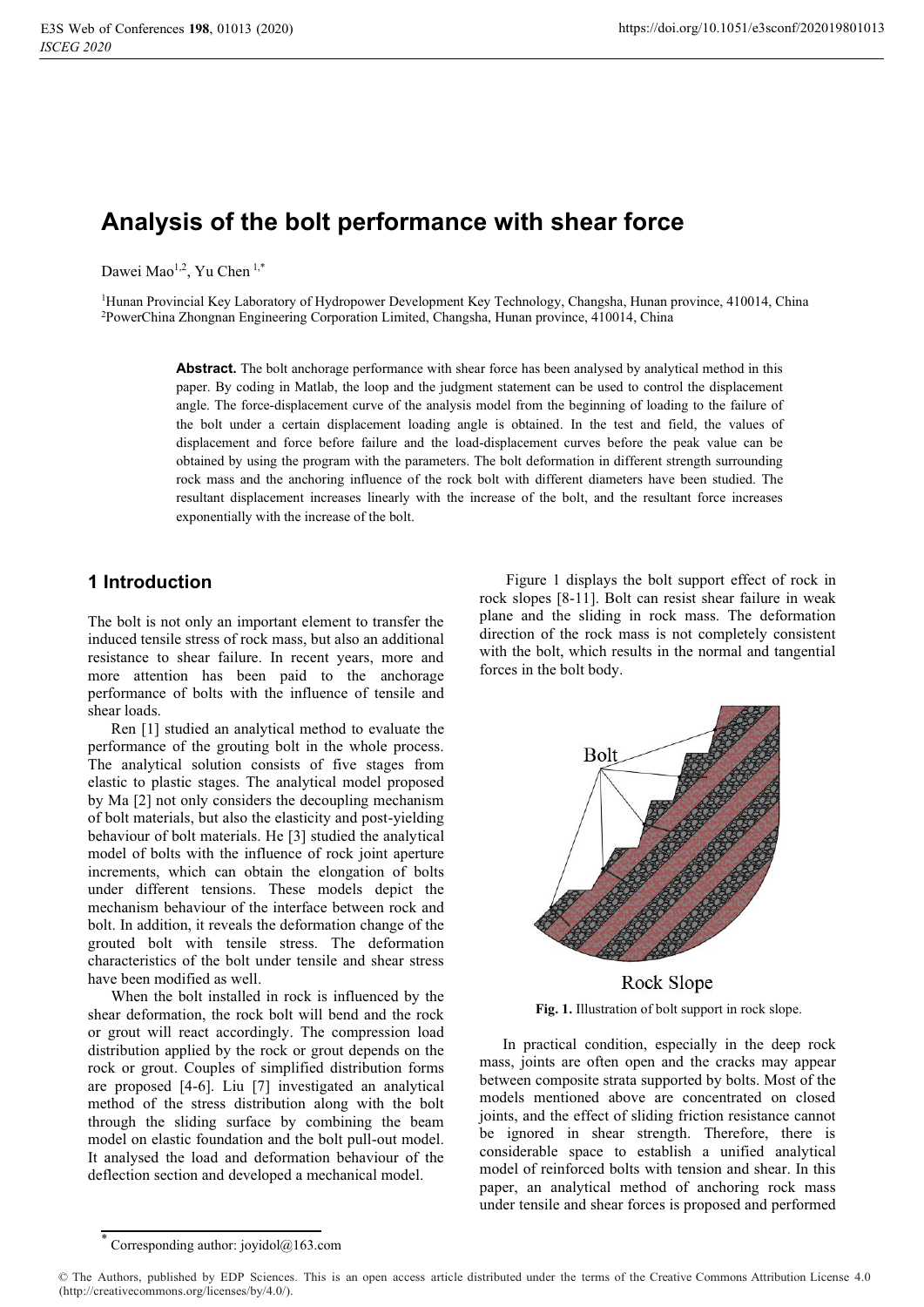in Matlab program. Therefore, the ultimate force ultimate displacement curves obtained from the analytical and tests have been verified. The parameters of rock and bolt are also discussed.



**Fig. 2.** Illustration of elastic stress of rock bolt with surrounding rock mass.

As shown in Figure 2, point O is the point of anchor in the node, point A is the neutral point, and  $Q(x)$  is the force acting on the side of bolt with surrounding rock. According to the research of Pellet and Egger [4], the force acting on the rock mass in contact with the bolt is directly proportional to the deformation deflection of the bolt. According to Newton's third theorem, the lateral force of bolt and the force acting on the contact surface of surrounding rock are equal to the larger reverse interaction force. Therefore, the deformation of the bolt conforms to the Winkler foundation beam formula.

According to lots of pull-out tests and the changing law of the shear stress between the bolt and the grout from the outside to the inside, the full-length bonded bolt performance can be divided into four stages: complete decoupling, partial decoupling, partial decoupling, and residual resistance. The shear strength increases linearly to the peak strength without decoupling. This paper discusses the shear deformation of the bolt caused by the mutual displacement of the rock mass on both sides of the joint. In fact, these two movements are mutually perpendicular. On the one hand, it can be seen that the two movements are independent of each other. On the other hand, the change of the axial shear model caused by the compression and separation of the bolt and the grout should also be considered.

## **2 Analytical method of the bolt with shear force**

According to the theory, the bolt failure may occur at the maximum bending moment point (A) or the maximum resultant force point (O). In the test and field, the bolt failure generally occurs at the point O. Based on the Tresca yield criterion, the relationship is shown in Equation 1. The tension force  $(N_p)$  and shear force  $(Q_p)$ can be coupled in an elliptic curve.

$$
(N_0)^2 + (2Q_0)^2 = (A\sigma_S)^2 \tag{1}
$$

As shown in Figure 3, the bolt performance with the pull force and shear force can be analysed. The angle between the axial direction of the bolt and the bolt tangent at point O is defined as  $θ$ . At point O, F<sub>0f</sub> is the

final force and  $D_{of}$  is the final deformation. In addition, Equations (2-4) indicate the directions of pull force and shear force, where  $L_i$  is the elongation caused by bending,  $L_t$  is the elongation caused by joint,  $L_t$  is the elongation caused by bolt rotation,  $\delta_{\rm L}$  is the ultimate elongation of the bolt, y(0) is the deflection at point O.

$$
D_p = L_t \cos \theta \tag{2}
$$

$$
D_s = y(0) + L_t \sin \theta \tag{3}
$$

$$
\delta_L = L_i + L_t + L_r \tag{4}
$$

Through compiling M file technique in Matlab, the previous formula can be written into it. We may get the pull force and displacement by given the shear force  $Q_0$ . If continually increasing the shear force  $Q_0$  until tension and shear forces satisfy Equations (5-6).

$$
F_{tot} = \sqrt{N_0^2 + Q_0^2}
$$
 (5)

$$
D_{tot} = \sqrt{D_{0p}^2 + D_{0s}^2}
$$
 (6)



**Fig. 3.** The description of bolt failure.

### **3 Verification of the analytical and test results**

The calculated results are planned to compare with the experiment results [12]. The concrete test block is a 1-mlong block with strength of 30MPa. A number of boreholes with a diameter of about 40mm are distributed in the middle, which are connected by grouting with a 20 mm diameter threaded steel bolt.

According to the material characteristics, the parameters in the formula are set as follows: the radius of the anchor rod is 20 mm; the total length is 1 m; the elastic modulus E is 100 GPa;  $E_1$  is one tenth of E; the tensile strength is 650MPa; the yield strength is 600MPa; the length and width of concrete block are 1m; the compressive strength is 30MPa; the elastic modulus is 4GPa; the Poisson's ratio is 0.25. The grouting parameters are the same as those of concrete block, bolt and grouting. The friction coefficient between slurries is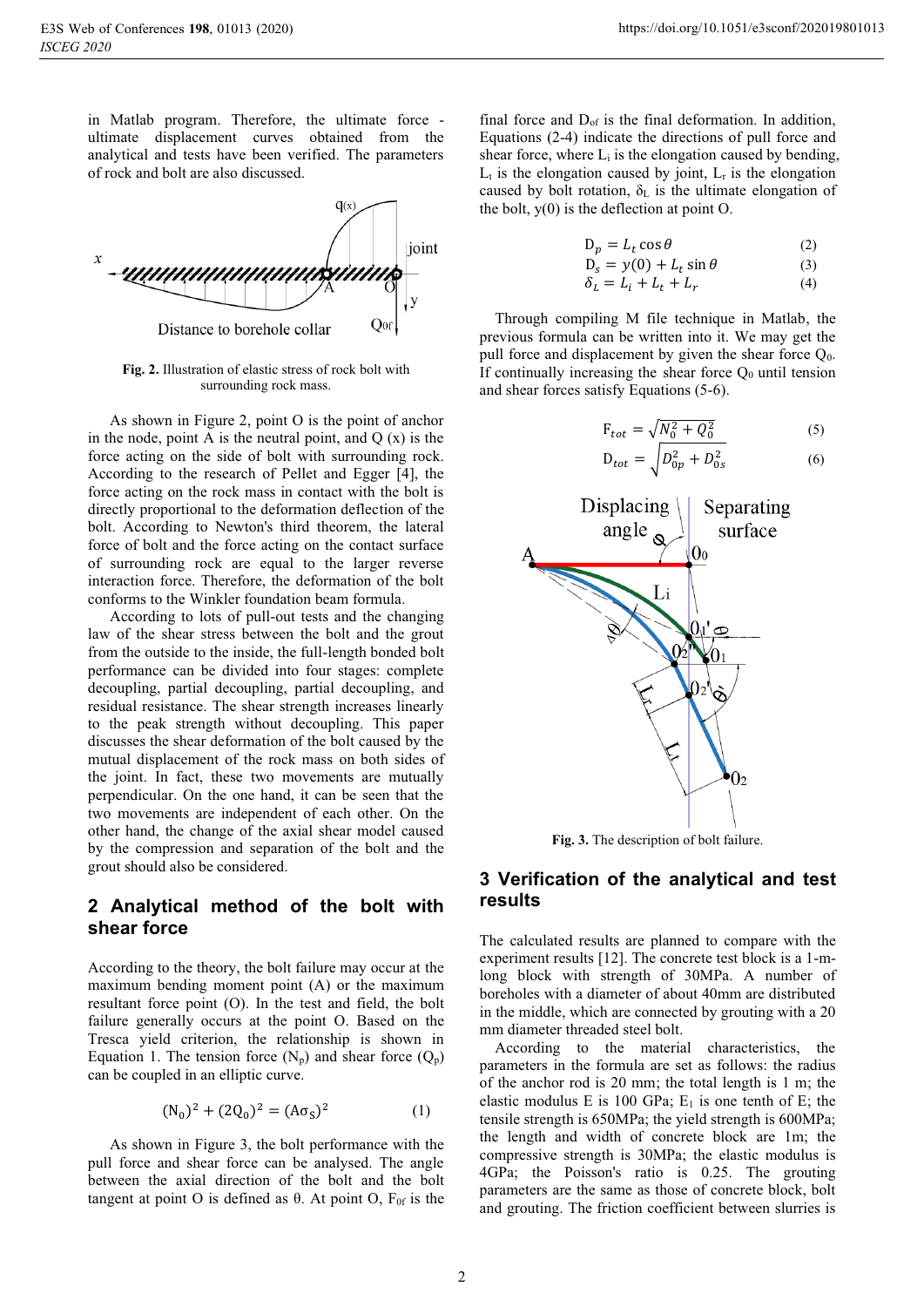0.5 by considering the influence of thread. The calculated results under the same displacement angle are summarized as follows: A, B, C and D are the results under the displacement angles of 0 °, 20 °, 40 ° and 60 ° respectively.



**Fig. 4.** Comparison between analytical and test results.

According to the comparison of  $0^{\circ}$  and  $40^{\circ}$  with the curves obtained by the formula and experiments in Figure 4, it can judge whether the bolt is damaged or not. In addition, the curve fitting has a high degree of consistency, which confirms the accuracy of the formula. In the test and field, the values of displacement and force before failure and the load-displacement curves before the peak value can be obtained by using this small program.

After fitting with a certain state of the test, the different parameters can be compared according to the parametric study. It is to predict the deformation of the rock bolt in different strength surrounding rock and the anchoring influence of the bolt with different diameters. Figure 5 shows the relationship between displacement (a) and resultant force (b) when the bolt is in failure under 60° loading angle. Obviously, the resultant displacement and resultant force decrease slowly with the increase of rock strength and tend to a stable value. Figure 6 shows the sum displacement (a diagram) and resultant force (b) when the bolt diameter is changed under 45 ° loading



angle. It is obvious that the resultant displacement increases linearly with the increase of the bolt, and the resultant force increases exponentially with the increase

of the bolt.

a. Resultant displacement under different rock strength



b. Resultant force under different rock strength

**Fig. 5.** Variation of resultant force and resultant displacement of different rock strength under 60° loading angle.



a. Combined displacement of different bolt diameter